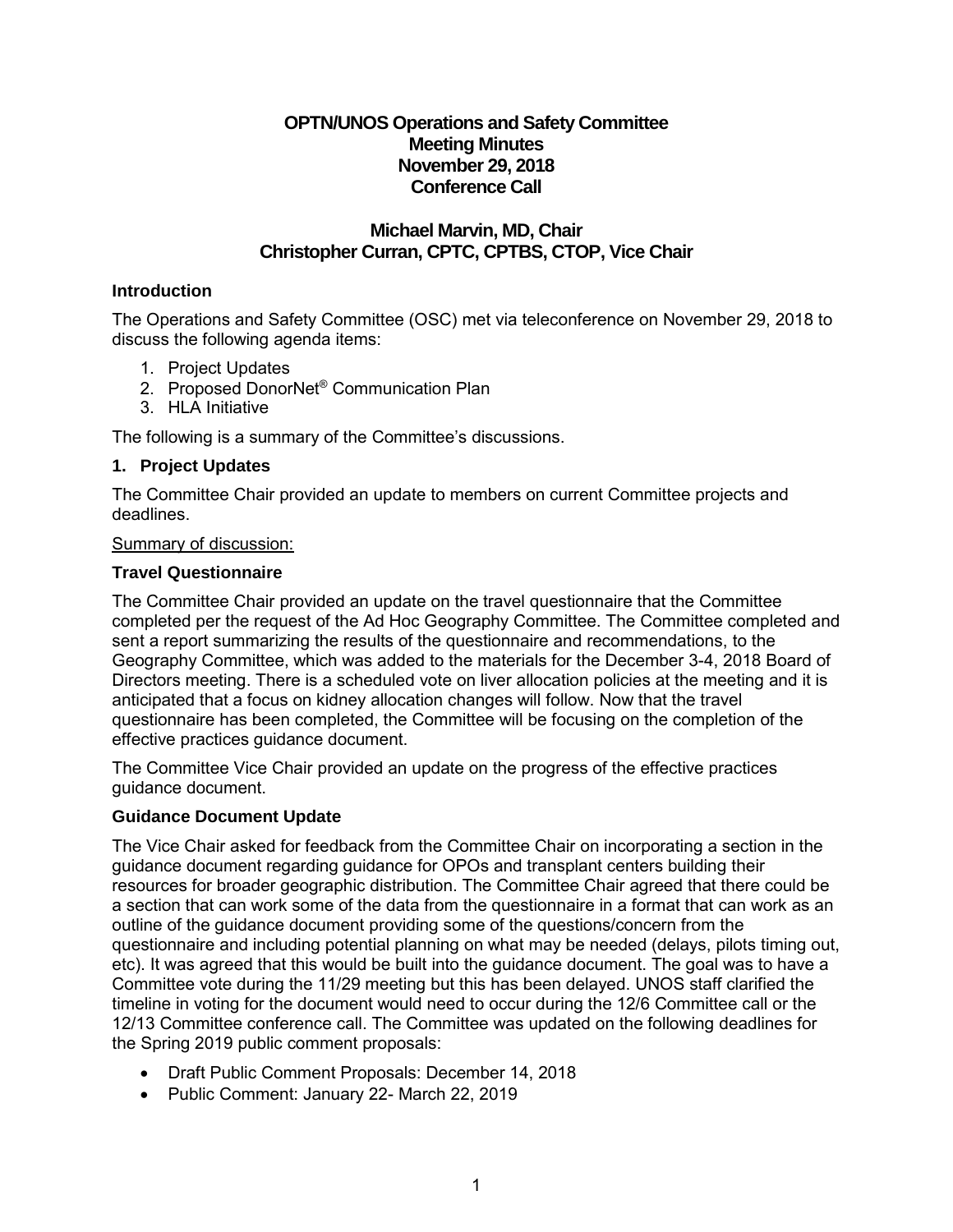• Board Meeting/Board Approval: June 2019

A member asked if any additional help was needed to complete the document in time. The Vice Chair assured members that progress is being made but there were some delays due to other subcommittee projects as well as the holidays. The document is coming together now and it is expected that it will be completed within the next two weeks, at which time the Committee will vote on the document.

#### Next Steps:

The final draft of the guidance document will be completed and voted on by Thursday, December 13, 2018 during the Committee's scheduled conference call.

#### **2. Proposed DonorNet Communication Plan**

The Committee Chair and UNOS IT staff discussed a proposed DonorNet Communication Plan. The Committee Chair provided background information on a proposed collaborative effort between the Committee and UNOS IT staff to streamline communication during the allocation processes.

#### Summary of discussion:

The Committee Chair provided background information about the idea behind the communication plan. The Committee Chair noted that the current way of communicating updates during allocation process is outdated and time consuming. The current process involves constant phone calls between the host OPO and the transplant coordinator on the status that then gets relayed to the transplant surgeon. He noted that there should be a more effective way to streamline this communication. The thought behind the proposed communication plan is that there should be a way where the coordinator on site in the OR has a way of communicating when the patient gets in the operating room, when the incision is made, when cross clamp occurs, when the organ is packaged, and when the organ leaves the donor facility. On the receiving end, the user would be able to look at this information through a text message or e-mail, or however the user choses to customize their alerts. In its simplest form, if a transplant hospital is receiving an organ, they should be able to log into DonorNet and look at the information.

A member stated that they believed this would be a great idea, especially in the middle of the night when people are getting these notifications. The member asked if this plan would is contingent on TransNet<sup>sm</sup> programming. The thought that in knowing that OPO coordinators on site use TransNet to package the organs, it may be an easy way to get information into DonorNet. Ultimately, this is a question that would be referred to IT in deciding if this is a reasonable option.

The member stated that this would be at the hands of the recovering hospital initiating this process. Patients go to the OR and you can look at the monitor to see where they are in hospitals so it seems to be something that should be able to happen. The Committee Chair clarified that the coordinator from the host OPO on site in the OR would be providing updates in real time. The donor/coordinator on site is usually the one who calls or communicates information to the host OPO call center because typically the call (from outside hospitals) isn't going directly to the OR; they are calling the host OPO at their call center who then communicates with the coordinator on site. The idea is that this mechanism may also be able to communicate to the host OPO call center; just one message that goes to everyone at the same time. Potentially, it would reduce the number of phone calls and streamline OPOs ability to get the work done efficiently.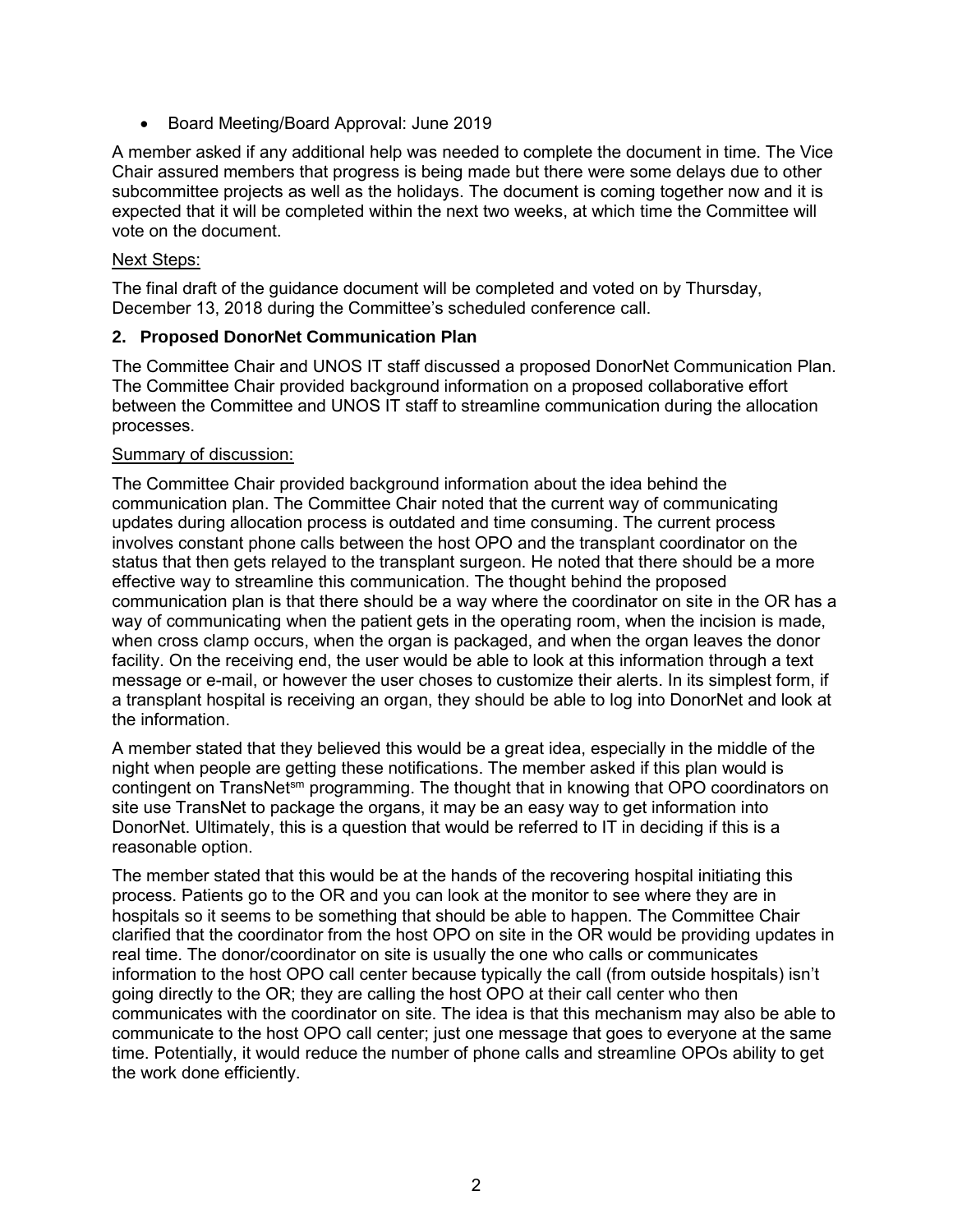A member inquired whether the backup to this plan would be to revert back to what is normally done (making phone calls) in the event that there were connectivity issues with TransNet. The Committee Chair confirmed that this would be the backup plan and that there should always be someone available in the case that something happens and a phone call needed to be made.

Another member stated that this would be a good idea but had a few comments regarding the proposal. The member commented that setting the OR date for OPOs often times doesn't even happen – sometimes transplant hospitals will receive a call after an organ has been out for a period of time and being asked if they are interested in accepting the offer. The member commented that their OPO puts OR time estimates in the donor highlights section in DonorNet. While this isn't always completely accurate, it does provide the transplant center with an estimate of when the organs might be allocated or procured. The Committee Chair agreed this would give the opportunity to enter the information directly from the OR or within the call center.

UNOS IT staff provided some background information on the functionality that was put into DonorNet back in early 2017. This functionality was one of the innovation projects that added the ability for OPOs to notify transplant centers of the OR time. This was one of the first basic attempts to look at the ability for OPOs and transplant centers to start sharing information via email or text message directly from DonorNet and having members subscribe or unsubscribe to receiving alerts. The idea was that in starting with OR time, it could gauge how the community was using the functionality and being able to expand that functionality to other things such as cross clamp or sharing pertinent information that the community felt was important. The biggest issue since the implementation of this functionality is that there hasn't been a lot of adoption. It is uncertain if this is due to the fact that there are issues with it or that members are unaware that the features exist.

UNOS staff demonstrated the functionality as it looks on DonorNet. The demonstration showed the view and functionality from the perspective of an OPO. Any user who has access to the donor record (including the transplant center users) has the ability to follow the donor. Currently, there is an ability to select the OR date as tentative or scheduled as well as the recovery facility. The recovery facility could be categorized as the donor hospital or customized if an alternate facility is being used. That information is then saved in the DonorNet record.

The Vice Chair asked for clarification that if someone is following a particular donor and the OPO updates information, will this change be automatically sent as an alert, or does the OPO have to update the information and send an alert. UNOS staff stated that after an update is made, no alerts get sent until a user clicks the "send alert" button to actually send another alert to everyone who is following the donor.

UNOS staff demonstrated how transplant staff can follow a donor by choosing an option (e-mail or SMS text) to receive alerts. The follow donor feature is available to both OPO and transplant center staff who have read access to a donor. Once an OPO has an OR date and time set, the OPO can send an alert. A donor summary alert will be shown so the OPO can view the users that received the alert. UNOS staff also noted that there is a feature where the user can unfollow the donor.

A member asked if the alert to users include any changes that have been made to the donor's record, even if there are multiple changes at different times. UNOS staff stated that the alert just sends the data as it is in the donor record at the time of the alert. If there are any changes made and an alert was sent again after that change, it will only show the updated data at that time.

A member commented that this would be a great concept if it were more widely known by the transplant community. There should be a way to automate the alerts for certain data points that can be sent directly to the on-call staff or anyone who is following the donor. It would be ideal to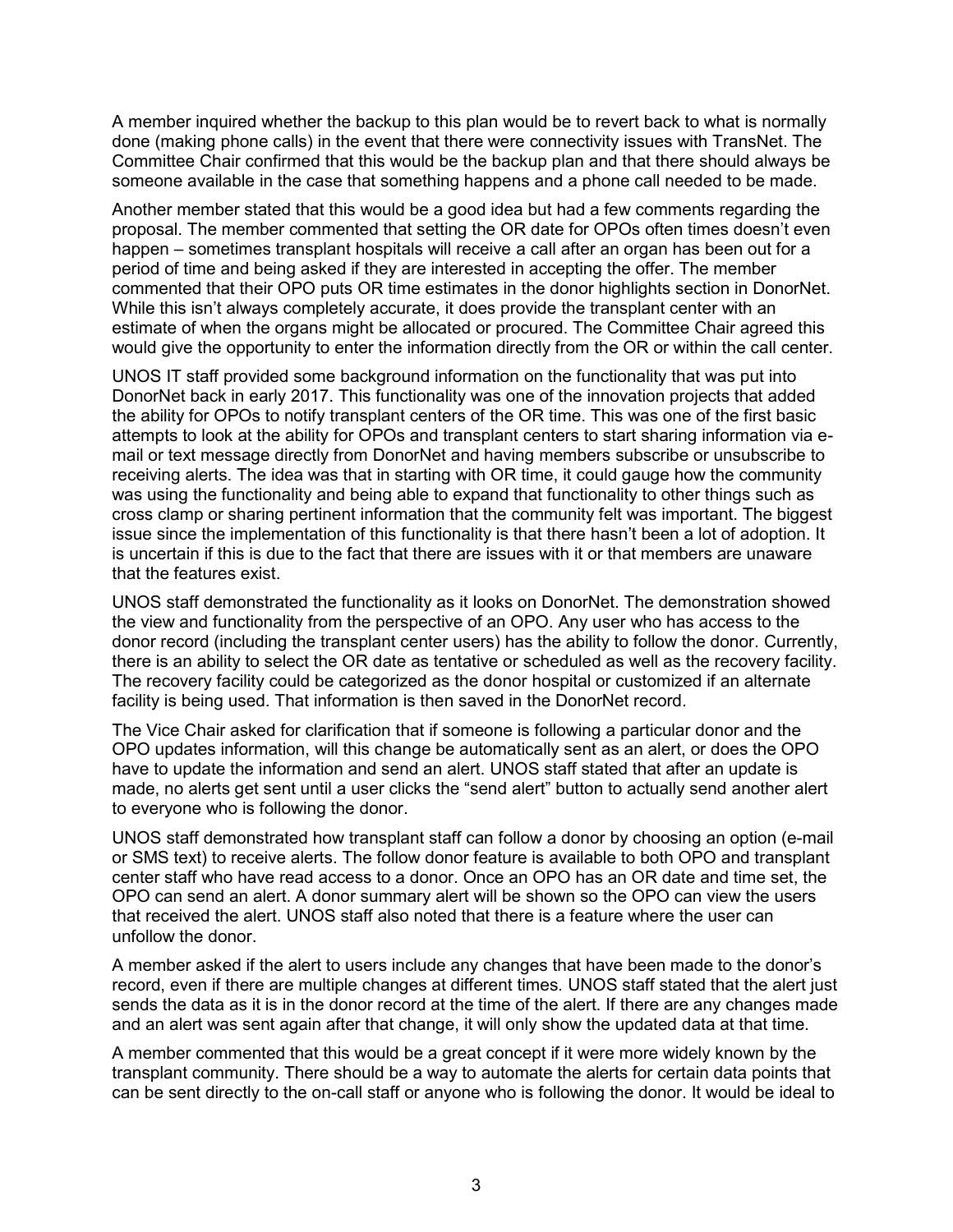have the flexibility for some data to be automated as well as some that are optional based on the user's preference. UNOS staff stated that this is a function that is already built with the hopes of having more users adopt the functionality. There is a one pager that will be sent to the Committee that provides more information about the functionality and how it works. Members were encouraged to send this information to their staff to increase the awareness of the functionality and help in promoting the adoption of the functionality.

A member asked if there was any automated data sharing between TransNet and DonorNet. The things that are being done in the OR in TransNet are critical time points and it would be helpful if they could be automatically updated into DonorNet. UNOS IT staff stated that this is something that could be incorporated but they would like to see adoption of the current functionality before adding additional notifications. UNOS staff asked for feedback on the best way to get more information out to the community to ensure that what is being built is what members want and that there is an awareness of what is being added to the system.

The Committee Chair commented that the issue with the current functionality is that being able to know the time that the OR is set is not enough information to be helpful. Other information as previously discussed, such as patient in the room, incision time, cross clamp time, and packaging time are also useful information for transplant center staff. The Committee Chair asked if there was a way to have access to DonorNet in a timely fashion so the information can be entered. A member stated that this depends on the particular hospital. If there is good internet connectivity, there probably isn't an issue. The other issue would be that it is easier if only one or two organs are involved as opposed to a seven organ donor with numerous people in the OR trying to manage the case.

The Committee Chair commented that typically it is easy to send a quick text message. It is believed that it may be easiest to have a text messaging capability where some type of automated message can be sent when a donor is in the room. This could also be within TransNet or some application that can be preloaded with the donor information and have the capability to send an alert in the same manner.

Members agreed that this was a worthwhile project to pursue. UNOS staff clarified that this project would not be associated with any type of policy but agreed to clarify this with leadership. Generally, when there is a request that is not associated with policy, it goes through the customer advocacy pathway. As a committee, if it is decided that it is a priority and members want to place a request to work on this project, it can be submitted through the IT intake process and it will get prioritized.

The Chair asked IT staff for confirmation on UNOS IT staff being willing to work on if the committee could get approval. UNOS IT staff confirmed that this would be a project their team would work with the committee on. However, the process for prioritizing these projects is different than for Board approved policy proposals. Following Board approval of policy changes, there is a guarantee that within 12 months it would be programmed. This timeline does not apply for non-policy projects and there is the potential that IT staff may not be able to work on this project for some time. The Chair agreed to this point and stated understanding to the fact that that given everything going on with organ allocation.

The Chair noted that the Operations and Safety Committee has done a lot of the work that was done prior to the questionnaire has been asked of the committee rather than the committee asking of others. UNOS staff agreed that this has been the case and understands the committee's desire in being proactive with this focus being on the operations side of making things more effective and efficient. The Chair agreed and stated that in considering the increase of inter-OPO communication with broader sharing, streamlining communication would be very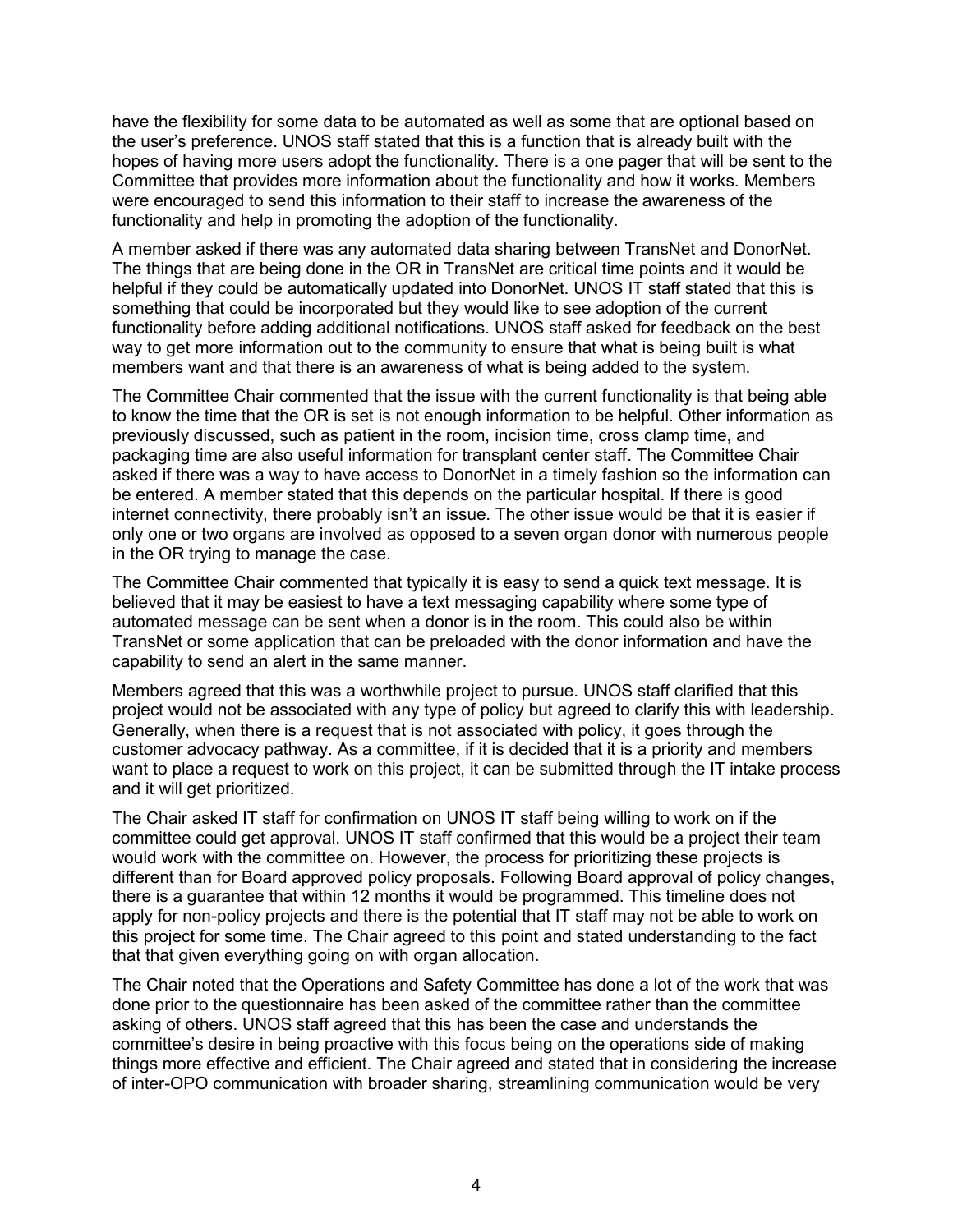helpful and timely in that regard. UNOS staff stated that some kind of recommendation in reference to this could be added at the end of the guidance document.

The Chair asked for next steps to move the request forward. UNOS staff stated that an intake form would need to be submitted. This intake form would be completed and submitted by UNOS staff on behalf of the committee. IT staff would reach out to the committee to work through the requirements and determine the level of effort. This would then be moved forward and put through the customer council and subsequently prioritized.

## Next steps:

Completion and submission of intake form by UNOS staff.

## **3. HLA Initiative**

The Committee discussed a proposal that would provide the ability for HLA typing software to directly upload results into DonorNet so that it does not get entered manually.

#### Summary of discussion:

The Committee Chair asked when the initiative would be going into effect. UNOS staff clarified that this has not gone into effect yet because it hasn't been approved by the Board of Directors. It is on the consent agenda and will likely be approved in December 2018. It will require programming, which will happen within 12 months following Board approval. With the other organ allocation policy changes, it is unknown at this time where the HLA initiative will fall within the programming schedule. When there are policies that are approved and they require IT, there is a system notice sent out 30 days before it goes into effect. The Chair stated that it looks like the double entry proposal will be approved by the Board of Directors and it would make sense to try to determine the best way to operationalize the interface between HLA typing software and DonorNet to reduce human error that occurs with manually entering all of the data points.

A member stated that it was hard to believe this is the still the current process for HLA typing. The Chair agreed that it is interesting how the Committee spent an extensive amount of time on ABO verification, where the chances of having a problem are rare and remote, and yet all of the HLA typing is entered manually which could lead to errors that cause organ rejections and graft loss. A member noted that most of the time it is done correctly but it is surprising to know that there is a system in place that allows for the manual entry of this type of data.

The Vice Chair asked for clarification on if this electronic version would be available for both unacceptable and donor HLA or if this discussion is just around donor HLA. The Chair clarified that this should include everything. It is the thought that since there are not many HLA typing machines (the actual hardware that does this), the hardware should be able to communicate directly into DonorNet. It was discovered that there is some work that would be required from the HLA directors and technicians where they would have to look at the programs directly and make decisions and then put it into the software. The Chair also stated that this initiative is important enough not to just be a suggestion – it should be mandated if it can work. Committee members agreed with this.

A member inquired if this initiative being mandated would require software companies to work with UNOS to build the interface. The mandate would be that the software be compatible with DonorNet. The Chair stated that this would be something that the software companies would typically be fine with working on. There would obviously be a cost and the hospitals would have to work with the specific software company to determine how much it would cost.

#### Next steps:

Histo proposal (on the consent agenda) will be voted on during Board Meeting